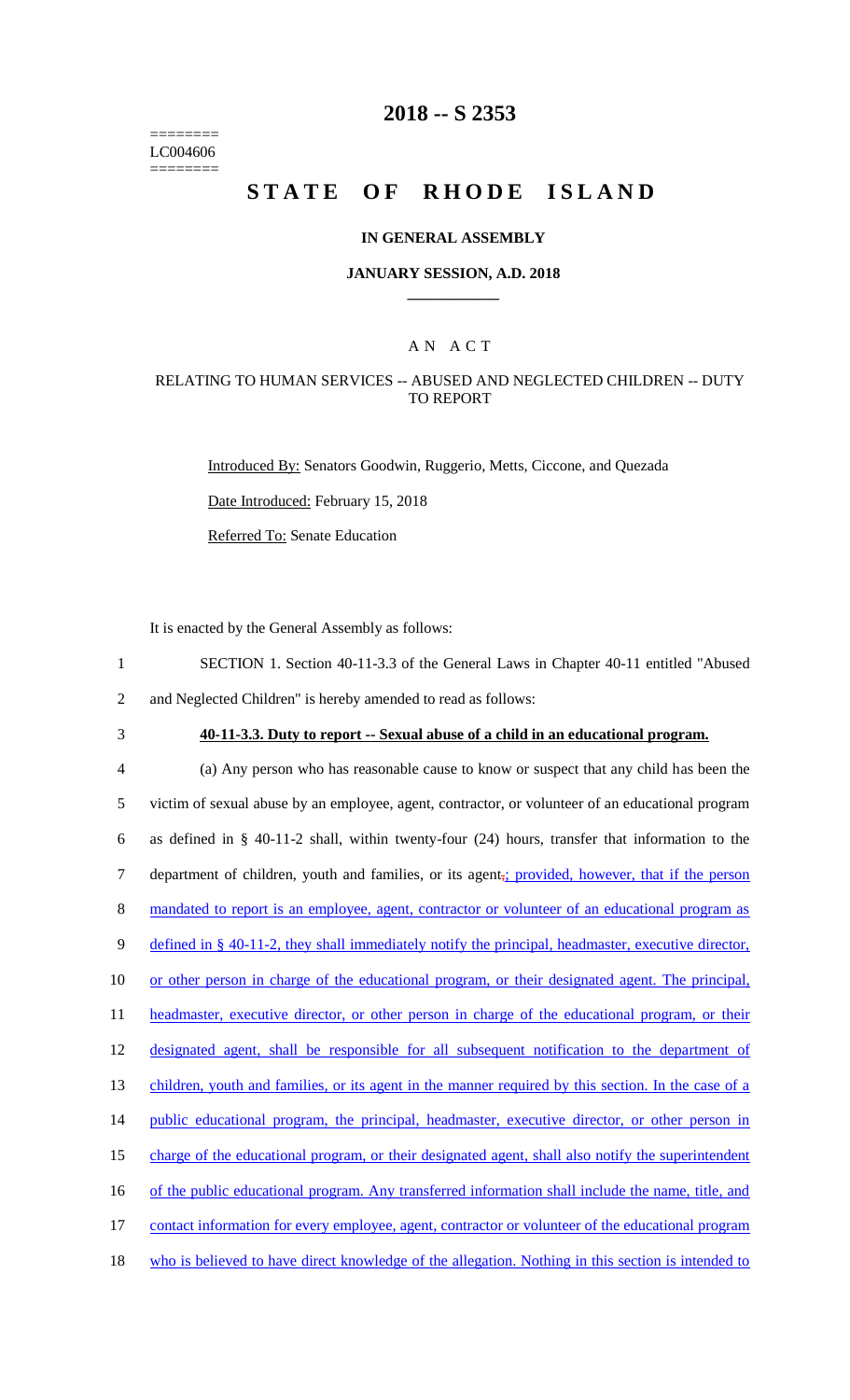1 require more than one report from any educational program for a specific incident.

 (b) In order to provide guidance and consistency in reporting, the commissioner of elementary and secondary education shall promulgate policies and procedures for the creation and handling of reports made by the principal, headmaster, executive director, or other person in charge of the educational program, or their designated agent in order to carry out the intent of this section.

 (c) The department of children, youth and families, or its agent who or which shall immediately forward the report to state police and local law enforcement, and shall initiate an 9 investigation of the allegations of sexual abuse if it determines that the report meets the criteria for a child protective services investigation. As a result of those reports and referrals, the department shall refer those children to appropriate services and support systems in order to provide for their health and welfare. In the event the department substantiates the allegations of sexual abuse against an employee, agent, contractor, or volunteer of an educational program, the department shall immediately notify the state police; local law-enforcement agency; the department of education; the educational program; the person who is the subject of the investigation; and the parent, or parents, of the child who is alleged to be the victim of the sexual abuse of the department's findings.

18  $\left(\frac{b}{d}\right)$  The director <u>of the department of children, youth and families</u> is authorized to 19 promulgate rules and regulations pertaining to the investigation of the allegation of sexual abuse in order to carry out the intent of this section.

 (e) For purposes of this section, "reasonable cause to know or suspect" means that it is 22 objectively reasonable for a person to entertain a suspicion, based upon facts that could cause a reasonable person in a like position, drawing, when appropriate, on their training and experience, 24 to suspect child abuse. "Reasonable cause to know or suspect" does not require certainty that child sexual abuse has occurred nor does it require a specific medical indication of child sexual 26 abuse; any "reasonable cause to know or suspect" is sufficient.

SECTION 2. This act shall take effect upon passage.

#### ======== LC004606 ========